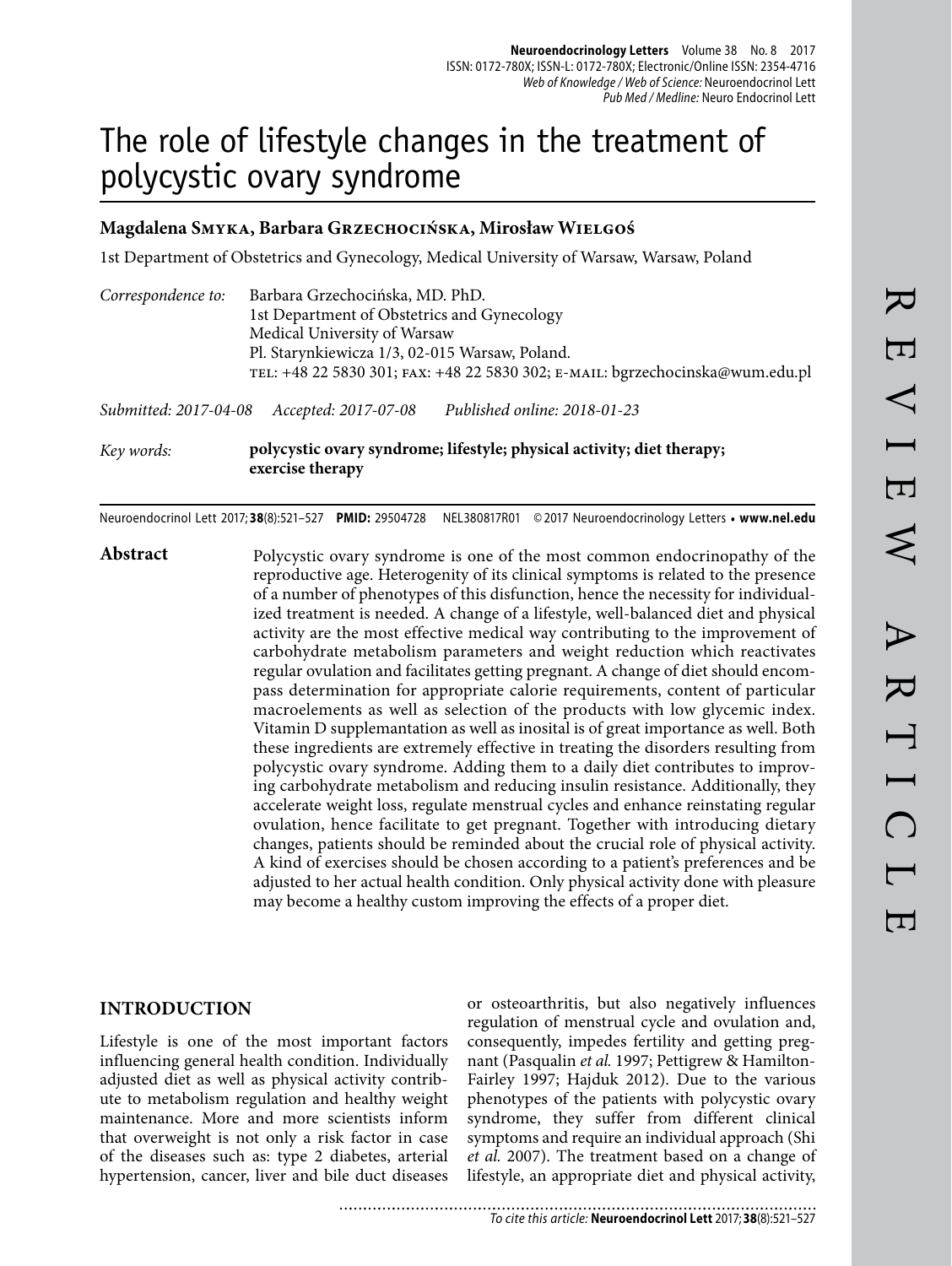is the effective way to overcome overweight, obesity, metabolic and hormonal disruption as well as ovulation and menstrual cycle disorders (Lagro 2002; Stanska *et al.* 2011). The group of overweight patients require such diet and physical effort which, on one hand, will cause weight reduction and stabilization of carbohydrate and lipid metabolism, and on the other hand, will be adjusted to body constraints resulting from overweight and reduced physical efficiency. In the group of patients with healthy weight, the ones suffering from insulin resistance, hence fraught with high risk of diabetes and cardiovascular diseases should to be paid special attention (Kuligowska-Jakubowska *et al.* 2012). Reaching healthy weight and reducing the level of insulin resistance contribute to lowering the lever of androgen concentration, regulating ovulation and menstrual cycles and, consequently, boosting fertility and increasing the chance for getting pregnant. Therefore, it should be emphasized that a change of lifestyle based on a proper diet with the appropriate energy requirements and macronutrients proportions as well as physical activity which intensity and duration is adjusted to a patient's health condition should be fundamental procedure in PCOS treatment.

## **DIET**

A well-balanced diet considering the appropriate caloric intake and proportions of the particular macroelements: proteins, fats and carbohydrates is the basic tool in healthy weight maintenance. Each patient's body weight should be calculated by BMI classification and waist circumference. The patients suffering from overweight or obesity require such dietary treatment which will cause effective and lasting loss of weight. The Polish Diabetes Society (2015) recommends a diet with a lower caloric intake in relation to the individual energy requirements determined on the basis of the resting metabolic rate. The caloric deficit of 500– 800 kcal per day which enables the loss of 0.5–1 kg per week is considered as the safe one (Respondek 2011). One should remember that weight loss being a result of its reduction may result in lowering the basal energy expenditure and prolonging the time of weight loss. Therefore, the patients under dietary treatment require constant monitoring of weight loss and adjusting the current energy requirements to the present weight. A choice of particular macroelements proportion should be adjusted to the individual patient's needs and pref-



**Fig. 1.** The diversity of phenotypes of PCOS. A – hyperandrogenism, polycystic ovaries (USG), chronic anovulation, B – hyperandrogenism, chronic anovulation, C – hyperandrogenism, polycystic ovaries (USG), D – chronic anovulation, polycystic ovaries (USG). [Sarantis L, Diamanti - Kandarakis E. Polycystic ovary syndrome: Definitions, Phenotypes and Diagnostic Approach (2013). Polycystic Ovary Syndrome. Novel Insights into Causes and Therapy. Front Horm Res. Basel, Karger, 2013, vol 40, 1–21 – in modification of Smyka M.]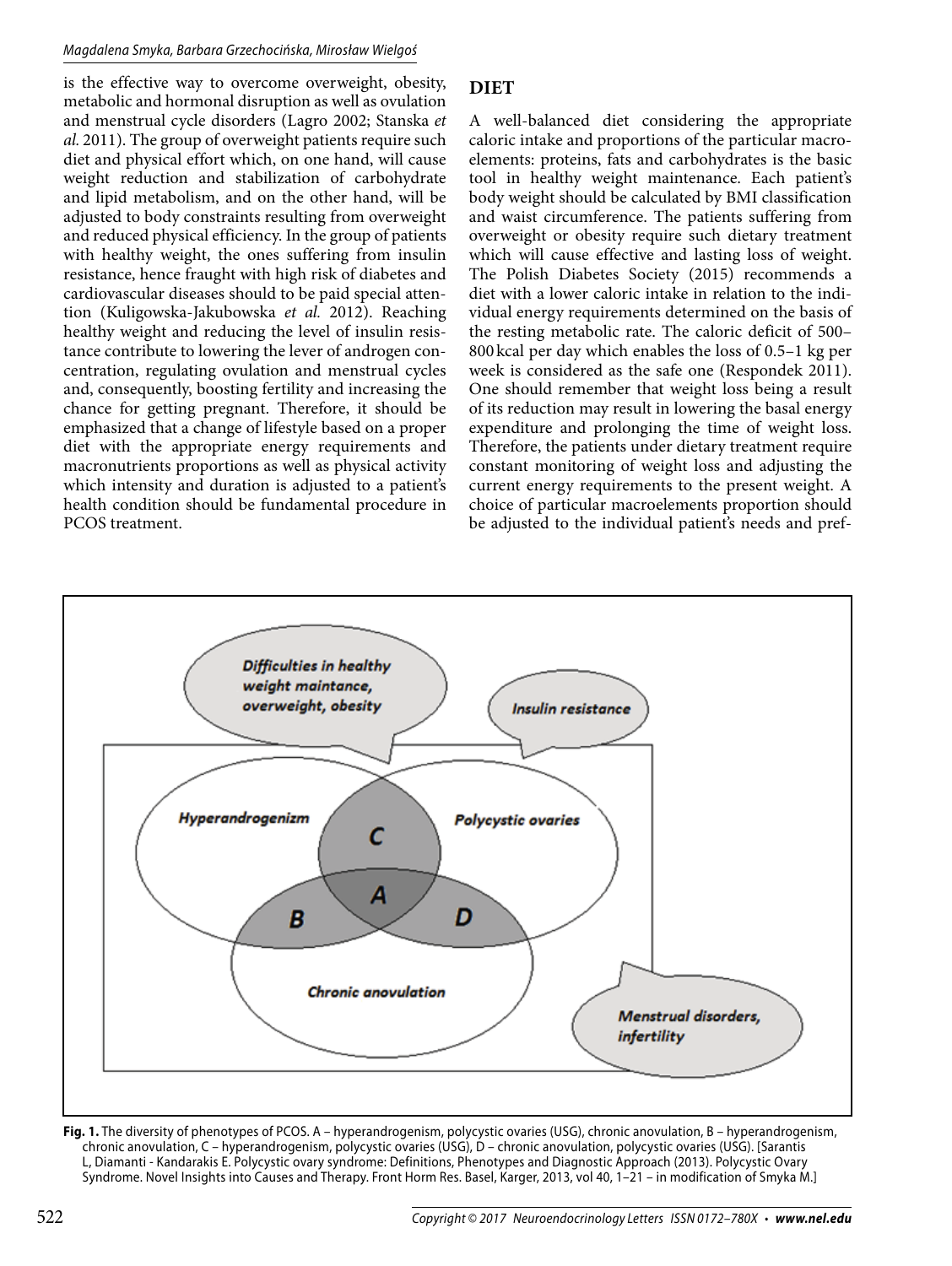erences. They may be as follow: 10–25% for proteins, 45–65% for carbohydrates, 20–35% for fats of the entire diet energy (PTD 2015). However, the Gower's (2013) research shows that a diet with lowered amount of carbohydrates (lower-*CHO*: 55% carbohydrates, 18% proteins, 27% fats vs. STD: 43% carbohydrates, 18% proteins, 39% fats) is more effective in reducing adipose tissue and standardizing the carbohydrate metabolism parameters (Figure 2). It is especially important in the group of patient suffering from insulin resistance, therefore ovulation disorders and difficulties in getting pregnant.

The right selection of products as far as glycaemic index is concerned is the key in changing a diet. Glycaemic index (GI) is defined as blood glucose increment in two hours after consuming a particular product containing 50 grams of digestible carbohydrates, which is presented as the percentage of the same carbohydrates amount included in white bread. The choice of the products with low glycaemic index GI (0–55) rather than those of intermediate  $(56-70)$  or high GI (>70) guarantees lower blood glucose increment and, consequently, the lower insulin dump. This effect is beneficial, especially for the patients with obesity and insulin resistance or type 2 diabetes (Radulian *et al.* 2009, Marsh *et al.* 2010). Furthermore, consumption of low GI products generates the growth of energy expenditure in the form of thermogenesis and fat burning intensification, which may contribute to reducing the adipose tissue. It should be noticed that GI level is influenced not only

by a type of product, but also a form of its consumption as well as the other ingredients present in the diet at the same time (Radulian et al 2009, Respondek 2011).

In order to achieve the lasting results, it is crucial to make the patients aware of the fact that proper weight maintenance is connected with introducing some general dietary changes rather than short restrictions and falling back into old diet habits.

#### **VITAMIN D**

Recent years of research on pleiotropic effects of vitamin D has revealed its significant role in developing risk factors for cardiometabolic diseases: type 2 diabetes, arterial hypertension, and metabolic syndrome. Numerous papers emphasise that vitamin D deficiency contributes to pathogenesis of insulin resistance, dyslipidaemia and induction of inflammations and affects calcium metabolism. Moreover, vitamin D influences the level of androgens and conduces to regulation of menstrual cycle and ovulation, thus influences fertility (Misiorowski 2012, Thomson *et al.* 2012, Brzozowska & Karowicz-Bilińska 2013). It has been proved that the excess of adipose tissue in obese people reduces the bioavailability of vitamin D, which ensues from its sequestration in excessively developed adipose tissue. Further research has proved that sequestered vitamin D can be released to blood during loss of body mass (Wąsowski *et al.* 2012). The result of the research comparing the level of 25(OH)D in the serum of healthy women and



**Fig. 2.** Comparison of standard diet (STD) and the one with lower amount of carbohydrates (lower-CHO): A – fasting glucose level, B – fasting insulin level, C – insulin sensitivity, D – change of beta cell response for glucose increment, E – HOMA-IR, F – testosterone level. [Gower BA, Chandler-Laney PC, Ovalle F, Goree LL, Azziz R, Desmond RA, et al (2013). Favourable metabolic effects of a eucaloric lowercarbohydrate diet in women with PCOS. Clin Endocrinol (Oxf ). **4**: 550–557].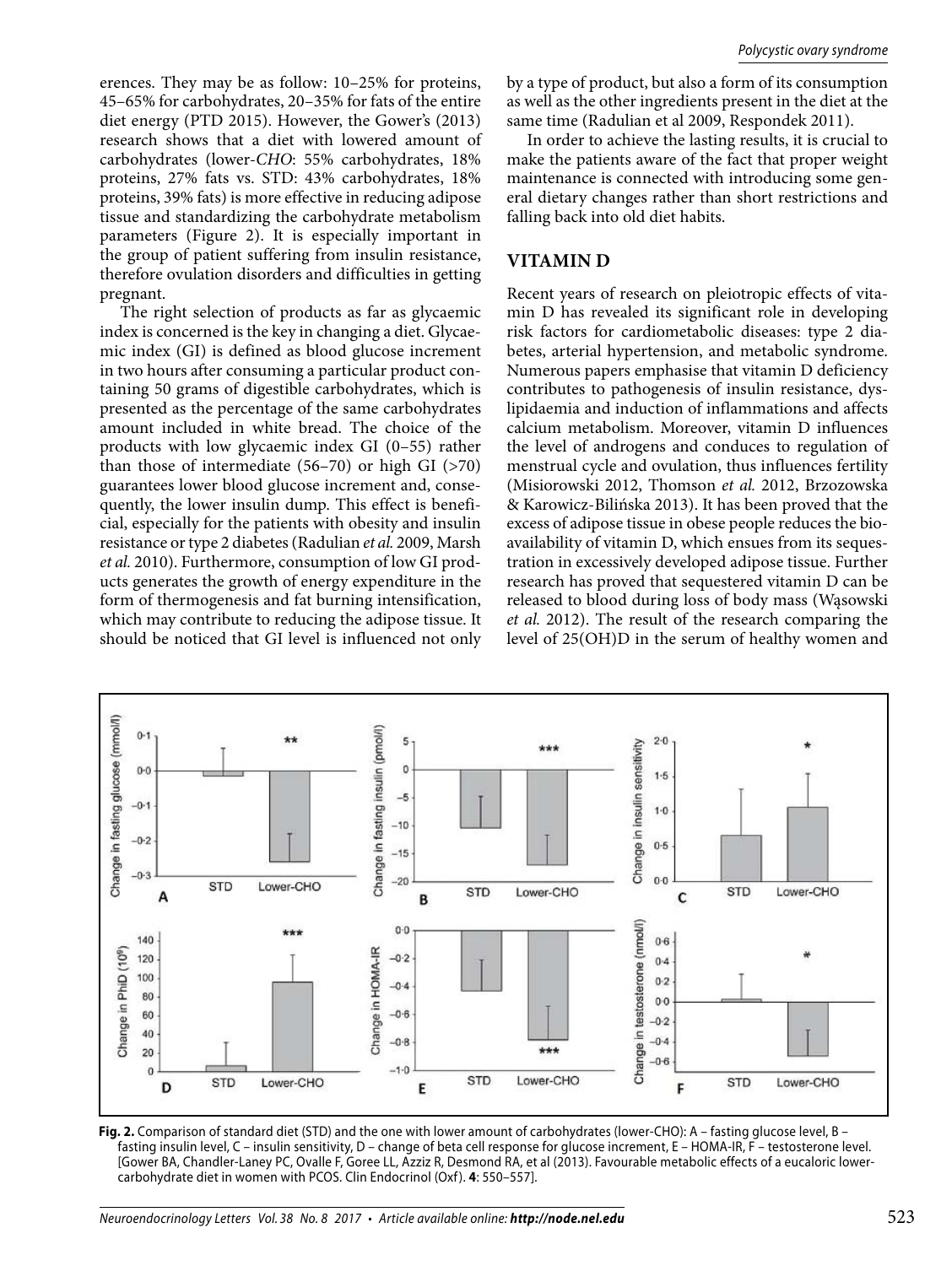|  |  |  |  |  | Tab. 1. The factors influencing the level of glycaemic index of the products present in a diet. |  |
|--|--|--|--|--|-------------------------------------------------------------------------------------------------|--|
|  |  |  |  |  |                                                                                                 |  |

| <b>Factors contributing to GI reduction:</b> | <b>Factors contributing to GI increment:</b>                                                         |  |  |  |  |
|----------------------------------------------|------------------------------------------------------------------------------------------------------|--|--|--|--|
| High fiber content                           | Low fiber content                                                                                    |  |  |  |  |
| High ratio of amylose to amylopectin         | Low ratio of amylose to amylopectin                                                                  |  |  |  |  |
| Presence of proteins and fats                | Lack of other macroelements                                                                          |  |  |  |  |
| Presence of galactose and sucrose            | Presence of fructose and lactose (but may contribute to insulin<br>resistance and hepatic steatosis) |  |  |  |  |
| Raw products                                 | Processed food: boiled, roasted, grinded                                                             |  |  |  |  |
| Slow food consumption                        | Fast food consumption                                                                                |  |  |  |  |

[Radulian G, Rusu E, Dragomir A, Posea M (2009). Metabolic effects of low glycaemic index diets. Nutr J. 8: 5 – in modification of Smyka M.]



**Fig. 3.** The influence of vitamin D on hormon balance. [Thomson RL, Spedding S, Buckley JD (2012). Vitamin D in the Aetiology and Management of Polycystic Ovary Syndrome. Clin Endocrinol (Oxf). 3: 343-350]

women with PCOS indicates significant discrepancies. It is certain, however, that 25(OH)D level in obese women with PCOS is really decreased (Thomson *et al.*  2012). Total vitamin D demand is satisfied through its dermal synthesis from ultraviolet radiation and, to a slight extent, through food intake. Owing to the latitude in which Polish population lives, it is particularly prone to vitamin D deficiency, especially in the autumnwinter time. Moreover, patients with PCOS, due to lack

of acceptation of their appearance and, frequently, difficulties in body exposure, are to even greater degree prone to insufficient dermal synthesis (Wąsowski *et al.*  2012, Kozłowski *et al.* 2014). Vitamin D supplementation proves successful especially in the group of obese patients, patents with insulin resistance and low ovarian reserve, as it decreases insulin resistance and conduces to infertility treatment (Brzozowska *et al.* 2013, Grzechocinska *et al.* 2013). Taking into consideration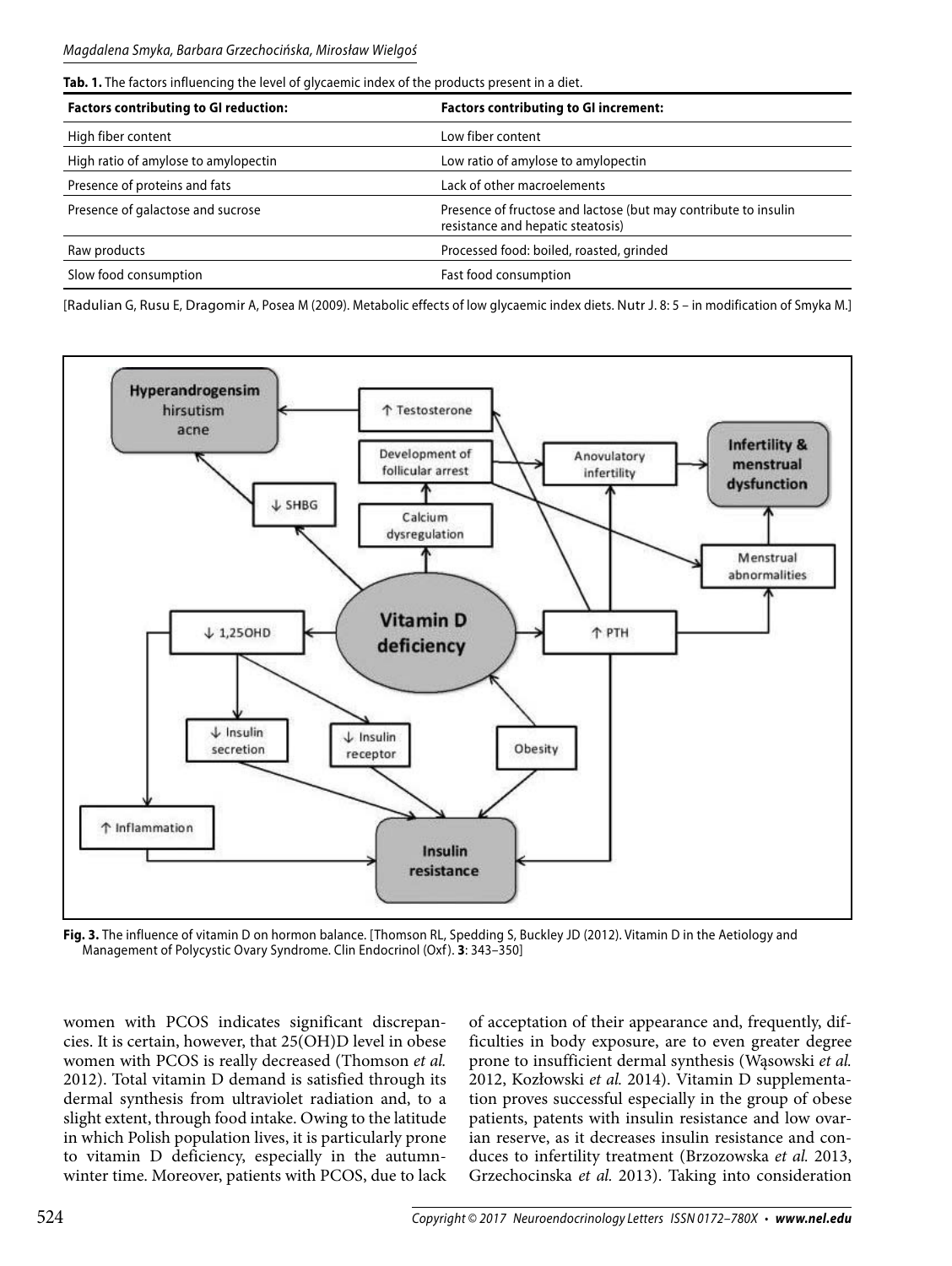numerous advantages ensuing from vitamin D intake and the common occurrence of its deficiencies in general population, the most recent guidelines recommend vitamin D supplementation (800–2000 IU/day) to all adults, depending on the body mass, from September to April or throughout the year in case of insufficient dermal synthesis, and increased dose of 1600–4000 IU/ day for obese people throughout the year (Płudowski *et al.* 2013).

### **INOSITOL**

Inositol and its stereoisomer*s*: myo-inositol (MYO) and D-chiro-inositol (DCI) gained recognition in PCOS treatment owing to their regulatory influence on hormone balance. Myo-inositol, endocellular relay of insulin signal, conduces to the improvement of parameters determining insulin resistance: HOMA index and the concentration of insulin in glucose tolerance test. Moreover, it decreases LH and prolactin concentration, improves LH/FSH relation and decreases the concentration of free testosterone, contributes to a significant decrease in the concentration of dehydroepiandrosterone (PTG 2004, Constantino *et al.* 2009, Jakimiuk & Szamatowicz 2014). It regulates menstruation cycles and the ovulation occurrence, which facilitates conception. The research comparing the application of myoinositol and metformin in the treatment of metabolic and hormonal disorders in patients with PCOS shows their similar effectiveness as regards reduction of body mass, regulation of menstrual cycles and improvement of metabolic parameters, however, only myo-inositol proved effective in decreasing HOMA index. It is considered more effective also because of the fact that it is better tolerated and does not cause side effects, which are frequently caused by metformin: nausea, emesis, stomach ache and diarrhoea (Riju *et al.* 2015). Owing to numerous advantages and safety, Polish Gynaecological Society (2004) recommends taking medicines containing myo-inositol to regain correct metabolic and endocrinological parameters and regulate ovulation.

#### **PHYSICAL ACTIVITY**

Numerous publications indicate that diet and regular physical activity, facilitating body mass maintenance or reduction, diminish hormone imbalance in patients with PCOS. Reduction of insulin resistance, decrease in testosterone concentration and increase in SHGB concentration regulate menstruation and spontaneous ovulations, which improves fertility. One of the bigger observation research conducted on a group of women with PCOS indicated that a group of physically active women were characterised by lower BMI (29.9 kg/m² +/– 7.8 vs. 33.7 kg/m² +/– 9.3 *p*=0.009), lower waistline (88.9 cm +/– 18.5 vs. 98 cm +/– 24.4 *p*=0.03) and lower body mass fluctuation (19.2 +/– 17.3 vs. 28.0 +/– 22.3 *p*=0.008) in comparison with a group of inactive

women. Greater concentration of sex hormons binding proteins SHBG (68.4 nmol/L  $+/- 7.3$  vs. 40.4 nmol/L +/– 5.9 *p*=0.006) and lower values of fasting glycaemia (87.8 mg/dl +/– 12.1 vs. 94.0 mg/dl +/– 21.3 *p*=0.04) were detected in active women. Moreover, it has been observed that physically active women are half as much in threat of depression, which is extremely important as regards disorders they face (Lamb *et al.* 2011). Knowler's (2002) research has shown that modification of lifestyle is far more effective in diabetes prevention than metformin. It has been observed in a group of over 3000 thousand patients with carbohydrate tolerance disorders that the introduction of physical activity at least 150 min. a week, the aim of which is at least 7% reduction of the initial body mass, decreased the number of diabetes cases of 58%, whereas in a group of patients taking metformin (2×850 mg/day) the reduction equalled 31%. Glycaemia improvement obtained as a result of "exertion therapy" ensues not only from body mass reduction but it is after-exertion intensification of insulin activity, which is necessary for the reproduction of used muscle glycogen. The greater the physical exertion, the greater glycogen use, thus greater concentration and activity of GLUT4 proteins. GLUT4 proteins increase transmembrane glucose transport, insulin activity and glucose tolerance (Wright & Swan 2001; Bogdański *et al.* 2008). The introduction of additional physical activity to daily routine requires thorough analysis of patient's health, determination of her preferences as regards physical activity, motivation to regular exercises and a meticulous plan of their intensity, duration and frequency. A preferred form of activity is long-term oxygen exertion involving big muscles groups: endurance march, cycling, swimming, aerobic, team games and dancing. Obese patients require special selection of the form of activity. Owing to considerable loading on the locomotor system and movement restrictions, physical activity should be planned in a way that it does not constitute additional loading on joints. Swimming, aqua gym, and cycling prove a good choice. The intensity of exercises should be determined on the basis of 60–70% of maximum pulse, which can be easily calculated with the following equation: HRmax=220 – age (Plewa & Markiewicz 2006; Respondek 2011). From a practical point of view, it transpires that controlling one's own pulse can be onerous. In this case, it is useful to apply the rule "go and talk", according to which it is accepted that the possibility of talking freely during physical exercises indicates oxygen character of exertion. It is recommended that additional physical exertion is undertaken every day, at least for 30 min. However, in the initial stage of exercising, if the patient is not able to continue exertion for the recommended time, trainings should be started as 10–15 minute sessions and their duration gradually increased. Additional sessions of resistance training undertaken 2–3 times a week, involving 30–50% of maximum muscle strength are beneficial in respect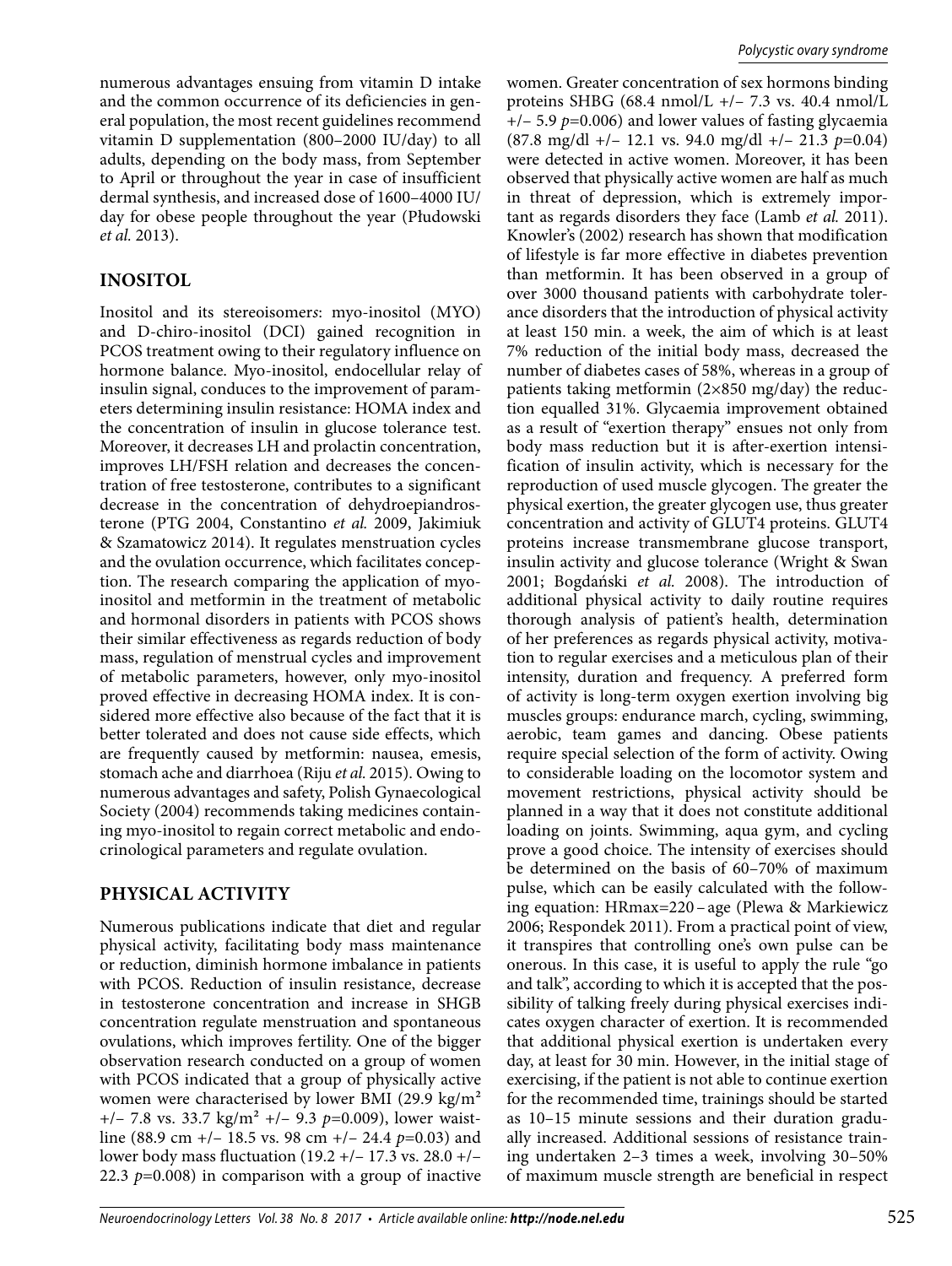of prevention of muscle tissue mass decrease, which results in decrease in resting metabolic rate, which can occur during body mass reduction in overweight or obese patients (Plewa & Markiewicz 2006). An important aspect, which should be taken into consideration is that the undertaken physical activity should constitute a pleasurable alternative of spending free time. Only willingly undertaken exertion will have the chance of becoming a healthy habit that bring expected and lasting results.

## **CONCLUSIONS**

- Due to the numerous advantages, a change of a lifestyle including a well-balanced diet and physical activity should be the preferred way of PCOS treatment proposed to each patient.
- Individually adjusted diet needs to consider a patient's preferences, adequate energy requirements and proportions of the particular macroelements. Selection of low glycemic products GI<55 is advisable. Patients needs to be instructed that a new diet is not a short-term therapy but a long-lasting change of habits.
- D vitamin supplementation is advisable in a daily dose of 800–2000 IU for the patients with healthy weight and 1600–4000 IU for the patients with obesity in the period of September till April or throughout the whole year in case of insufficient skin synthesis.
- Inositol dosage is the preferred treatment especially in case of patients suffering from hyperandrogenism, insulin resistance as well as ovulation and menstrual cycle disorders.
- The additional physical activity should be individually adjusted to each patient's preferences and health condition. At least 30 minutes aerobic exercises per day are advisable. Adding further sessions of resistance training is advantageous in preventing the muscle mass reduction and lowering the resting metabolic rate.

#### REFERENCES

- 1 Bogdański P, Pupek-Musialik D, Hen K, Naglak M, Szulińska M, Jabłecka A. (2008) Evaluation of 6-month physical activity influence on insulin sensitivity level in obese women with metabolic syndrome. Farm Współ. **1**: 129–135.
- 2 Brzozowska M, Karowicz-Bilińska A (2013). The role of vitamin D deficiency in the etiology of polycystic ovary syndrome disorders. Ginekol Pol. **84**: 456–460.
- 3 Constantino D, Minozzi G, Minozzi F, Guaraldi C (2009). Metabolic and hormonal effects of myo-inositol in women with polycystic ovary syndrome: a double-blind trial. Eur Revfor Med Pharmacol Sci. **13**: 105–110.
- 4 Gower BA, Chandler-Laney PC, Ovalle F, Goree LL, Azziz R, Desmond RA, et al (2013). Favourable metabolic effects of a eucaloric lower-carbohydrate diet in women with PCOS. Clin Endocrinol (Oxf ). **4**: 550–557.
- 5 Grzechocińska B, Dąbrowski FA, Cyganek A, Wielgoś M (2013). The role of vitamin D in impaired fertility treatment. Neuro Endocrinol Lett. **34** (8): 756–62.
- 6 Hajduk M (2012). The influence of body mass on femal fertility. Endokr, Otyłość i Zab Przem Mat. **8** (3): 93–97.
- Jakimiuk AJ, Szamatowicz J (2014). The role of inositol deficiency in the etiology of polycystic ovary syndrome disorders. Ginekol Pol. **85**: 54–57.
- 8 Kosk A, Kowalska I. Insulin resistance and polycystic ovary syndrome. Diabetologiaonline.pl:http://diabetologiaonline.pl/ lekarz\_diabeto\_adoz,info,96.html
- 9 Knowler WC, Barrett-Connor E, Fowler SE, Hamman RF, Lachin JM, Walker EA, et al (2002). Reduction in the incidence of type 2 diabetes with lifestyle intervention or metformin. N Engl J Med. **6**: 393–403.
- 10 Kozłowski J, Kapuścińska R, Zgliczyński W (2014). Associations of vitamin D concentration with metabolic and hormonal indices in women with polycystic ovary syndrome presenting abdominal and gynoidal type of obesity. Ginekol Pol. **85**: 765–770.
- 11 Kuligowska-Jakubowska M, Dardzińska J, Rachoń D. (2012) Disorders of carbohydrate metabolism in women with polycystic ovary syndrome (PCOS). Diab Klin. **5**: 185–195.
- 12 Lamb JD, Johnstone EB, Rousseau JA, Jones CL, Pasch LA, Cedars MI, et al. (2011). Physical activity in women with polycystic ovary syndrome: prevalence, predictors, and positive health associations. Am J Obstet Gynecol. **4**: 352.e1–352.e6.
- 13 Legro RS (2002). Polycystic ovary syndrome. Long term sequelae and management. Minerva Ginecol. **2**: 97–114.
- 14 Marsh KA, Steinbeck KS, Atkinson FS, Petocz P, Brand-Miller JC (2010). Effect of a low glycemic index compared with a conventional healthy diet on polycystic ovary syndrome. Am J Clin Nutr. **1**: 83–92.
- 15 Misiorowski W (2012). Role of vitamin D deficiency in cardiovascular disease. Postępy Nauk Med. **11**: 900–905.
- 16 Pasquali R, Casimirri F, Vicennati V (1997). Weight control and its beneficial effect on fertility in woman with obesity and polycystic ovary syndrome. Hum Reprod. **12** (1): 82–7.
- 17 Pettigrew R, Hamilton-Fairley D (1997). Obesity and female reproductive function. Br Med Bull. **53** (2): 341–58.
- 18 Plewa M, Markiewicz A (2006). Physical activity in prevention and treatment of obesity. Endokr, Otyłość i Zab Przem Mat. **1**: 30–37.
- 19 Płudowski P, Karczmarewicz E, Bayer M, Carter G, Chlebna-Sokół D, Czech-Kowalska J, et al (2013). Practical guidelines for the supplementation of vitamin D and the treatment of deficits in Central Europe — recommended vitamin D intakes in the general population and groups at risk of vitamin D deficiency. Endokrynol Pol. **4**.
- 20 Radulian G, Rusu E, Dragomir A, Posea M (2009) Metabolic effects of low glycaemic index diets. Nutr J. **8**: 5.
- 21 Respondek W (2011). Obesity treatment principals. Post Nau Med. **9**.
- 22 Riju A, Shubhada SJ, Hariharan C, Chimote A (2015). A comperative study of metabolic and hormonal effects of myoinositol vs. metformin in woman with polycystic ovary syndrome: a randomized controlled trial. Int J Reprod Contracept Obstet Gynecol. **1**: 189–194.
- 23 Shi Y, Guo M, Yan J, Sun W, Zhang X, Geng L et al. (2007) Analysis of clinical characteristics in large-scale Chinese women with polycystic ovary syndrome. Neuro Endocrinol Lett. **28** (6): 807–810.
- 24 Standardy leczenia dietetycznego otyłości prostej osób dorosłych. Stanowisko Polskiego Towarzystwa Dietetyki 2015 (2015) [Dietary treatment's standards of adults' simple obesity (In Polish to English abstract)]. Dietetyka. **8**.
- 25 Stanowisko Zespołu Ekspertów Polskiego Towarzystwa Ginekologicznego dotyczące stosowania preparatów zawierających myo-inozytol przez pacjentki z zespołem policystycznych jajników (PCOS) [The statemant of experts' group of Polish Gynecological Society relating to using of myo-inositol supplements by PCOS patients (In Polish to English abstract)] (2004). Ginekol Pol. **85**: 158–160.